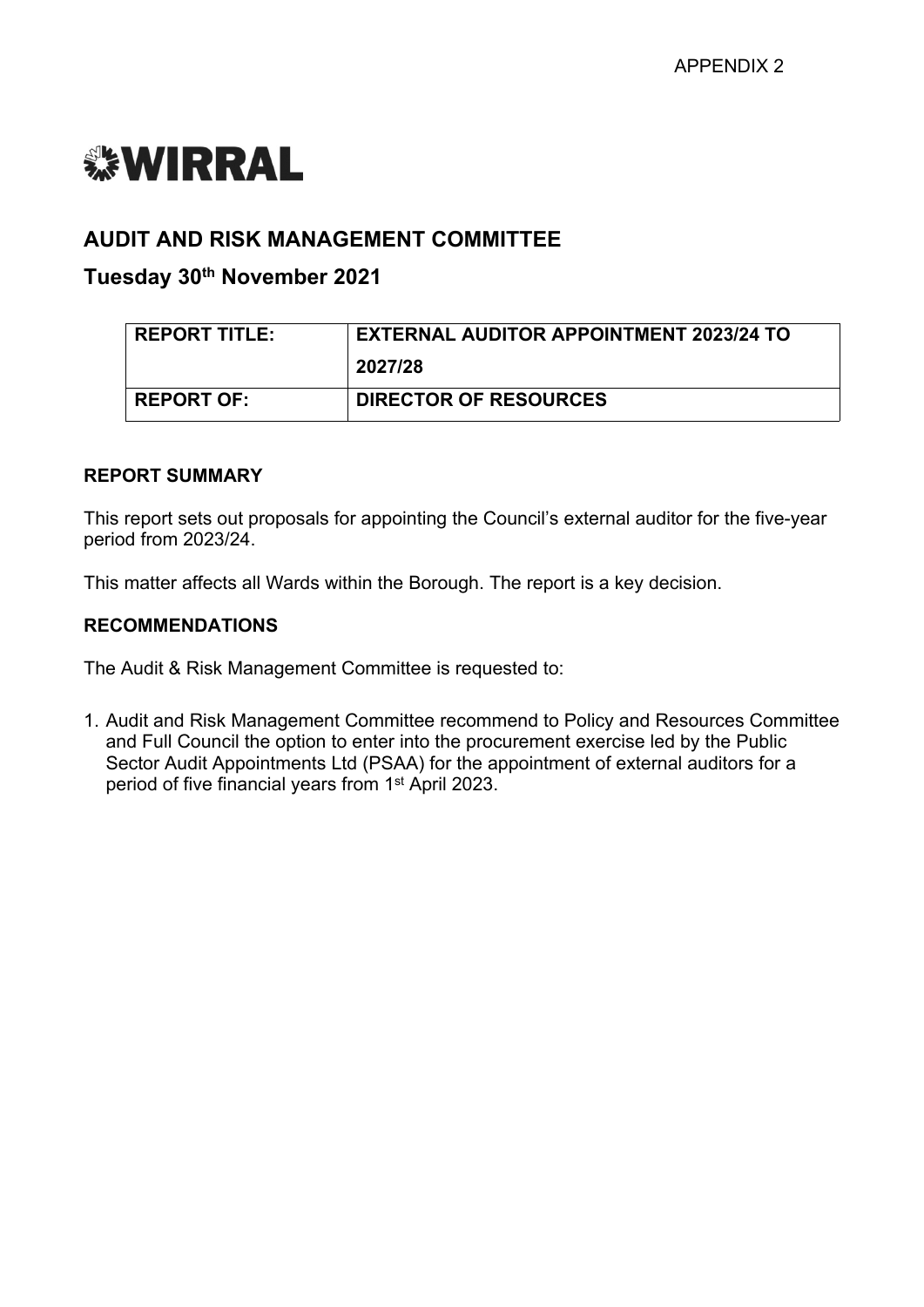## **SUPPORTING INFORMATION**

## **1.0 REASON/S FOR RECOMMENDATIONS**

- 1.1 This report sets out the options open to the Council and the basis of officers' recommendation to the Audit and Risk Management Committee to opt into the national arrangement with PSAA.
- 1.2 PSAA appointment was the option selected by the Council in 2016 for the reasons set out below. Given challenges and capacity in the market and the need to maintain a high quality of external audit provision, there is an even stronger case that this option will produce better outcomes and will be less burdensome for the Council, compared to procurement undertaken locally because:
	- collective procurement reduces overall costs for the sector and for individual authorities compared to smaller local procurements and contract management arrangements;
	- there is no requirement to establish a specific Council auditor panel with an independent chair and independent members to oversee a local auditor procurement and ongoing management of an audit contract;
	- supporting the sector-led body offers the best way of ensuring there is a continuing and sustainable public audit market into the medium and long term; and
	- it is the best opportunity to secure the appointment of a qualified, registered auditor there are only nine accredited local audit firms, and a local procurement would be drawing from the same limited supply of auditor resources as PSAA's national procurement.

Key features of the PSAA approach are: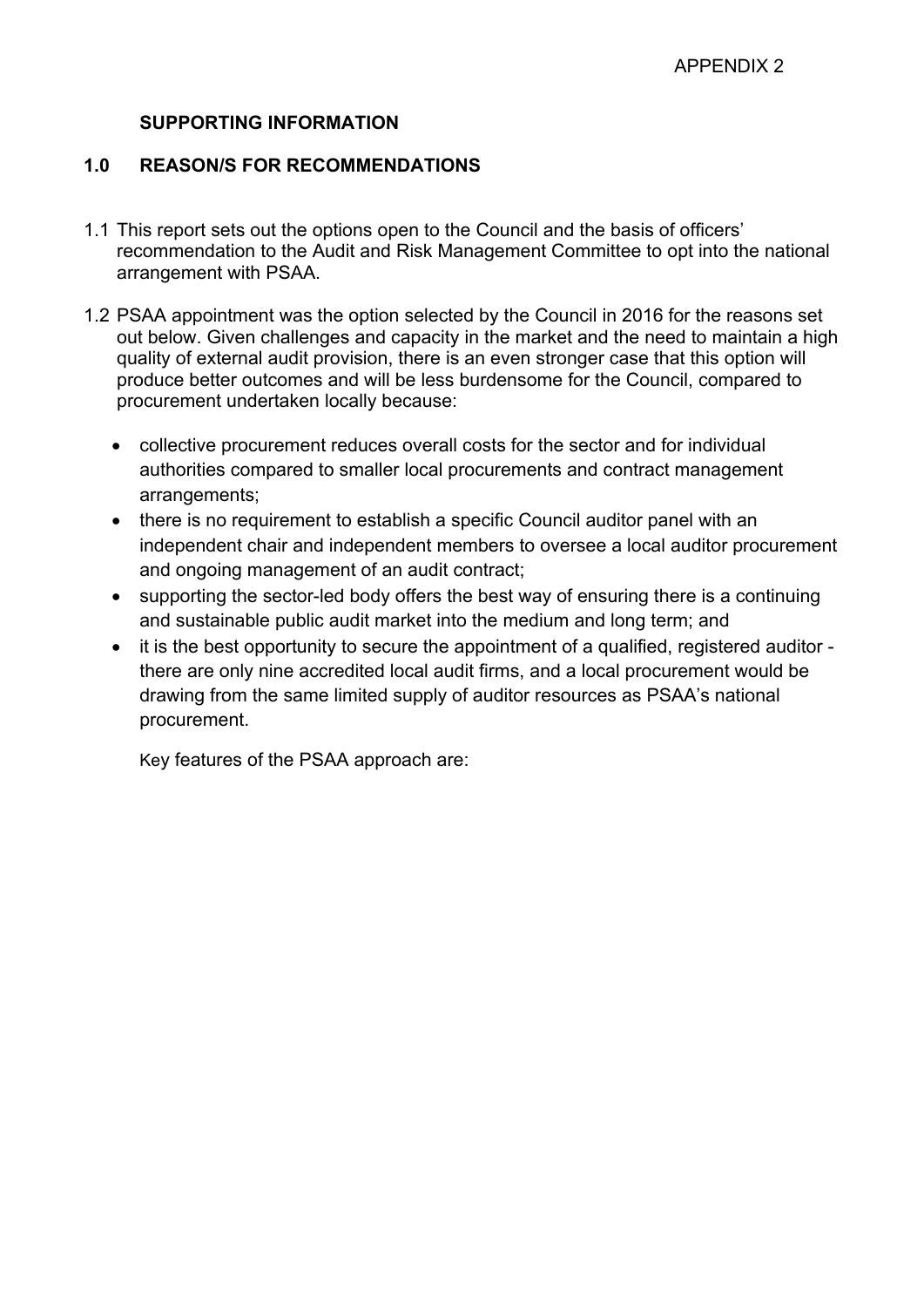- contracts let under the PSAA opt-in will run for five years;
- contracts between PSAA and the audit firms will require firms to deliver audits compliant with the National Audit Office (NAO) Code of Audit Practice;
- the number of firms eligible to undertake local public audit is regulated through the Financial Reporting Council and the Recognised Supervisory Bodies (RSBs). Only appropriately accredited firms will be able to bid for appointments;
- PSAA will manage current and potential future conflicts of interest rather than the Council having to re-procure contracts should such conflicts arise;
- opting into the PSAA will remove the need to set up an auditor panel in addition to the Council's Audit Committee;
- in addition to working with the Local Government Association (LGA), a stakeholder advisory panel with representative organisations for councils, police and fire bodies ensures ongoing influence and engagement with PSAA;
- PSAA is a not-for-profit organisation whose costs are around 4% of the scheme with any surplus distributed back to scheme members;
- scale fees will vary in line with the additional work needed which reflects risk and complexity (scale is set following consultation with opted in bodies);
- PSAA will manage variation requests and approve where appropriate; and
- This approach is supported and endorsed by the LGA.
- 1.3 The main downside with this is the inability to determine the evaluation criteria that will be used for procurement. Given that the audit approach is mandated through standards and guidance there is minimal flexibility in the scope of work requested.
- 1.4 The PSAA route was adopted by 484 of 494 bodies in the previous exercise.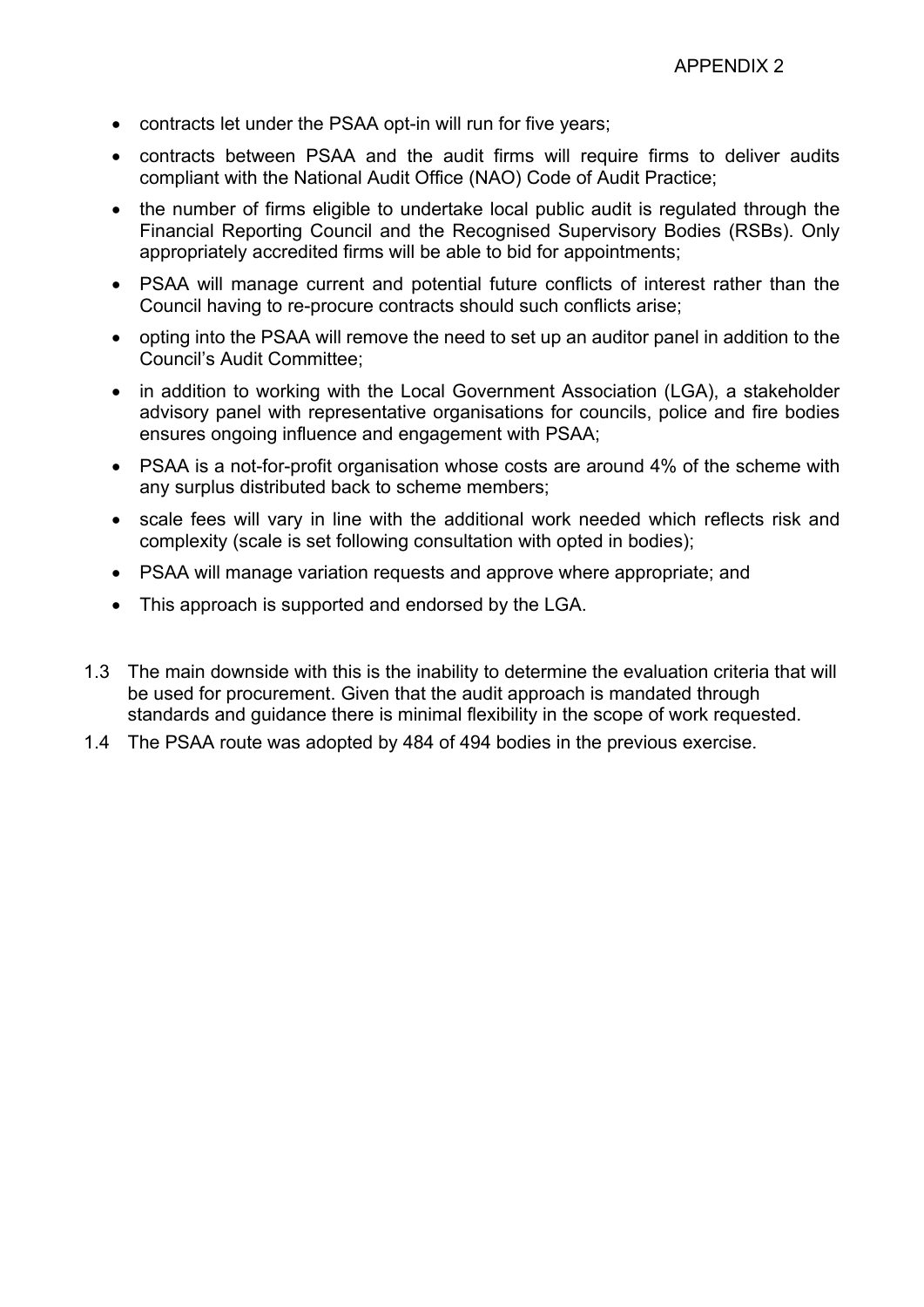## **2.0 OTHER OPTIONS CONSIDERED**

2.1 A review of options was presented to the Audit and Risk Management Committee and Council in 2016 to support the decision to opt in to the PSAA arrangements. The basis for that decision has not fundamentally changed in the intervening period and in summary the pros and cons as referenced in paragraphs 1.2 and 1.3. The remaining options are:

#### **Option 1: Make a stand-alone appointment**

- 2.2 This option requires the Council to appoint an Audit Panel, separate in role and membership to the Audit and Risk Management Committee, to oversee the procurement and management of the external audit contract. It requires the whole or majority of the membership to be independent of the Council and this means that elected members will not have a majority input to assessing bids and choosing which audit firm to award a contract for the Council's external audit to.
- 2.3 This approach requires additional capacity and expertise to administer the process and to deliver the functions of the Panel. It will also result in the costs of tendering being borne solely by the Council.
- 2.4 The option limits the market influence that the Council has through the letting of a standalone contract and it is not guaranteed that firms will submit tenders for this work given widely reported capacity issues in the market and given they will also be competing as part of the PSAA arrangement. This presents a risk of being unable to make an appointment by the statutory deadline. In addition, the Council could not take advantage of the 'economy of scale' created through joint or national procurement.
- 2.5 This option does enable the Council to determine cost, quality and social value weightings in its procurement process whereas opting into PSAA will require us to align with their scoring and appointment processes.

#### **Option 2: Establish local joint procurement arrangements**

- 2.6 The Act enables the Council to join with other authorities to establish a joint independent Auditor Panel which would need to be constituted and made up of a majority, or of wholly independent members. Further advice will be required on the exact constitution of such a Panel having regard to the obligations of each body under the Act and as such the Council will need to liaise with other authorities to assess the appetite for this arrangement.
- 2.7 A local procurement of other authorities has not been investigated as there are a number of risks associated with this along with lesser economies of scale. This approach does largely present the same risks and opportunities as the stand-alone option. It also increases the risk that firms will not bid as they are at heightened risk of having a conflict of interest at one of the authorities.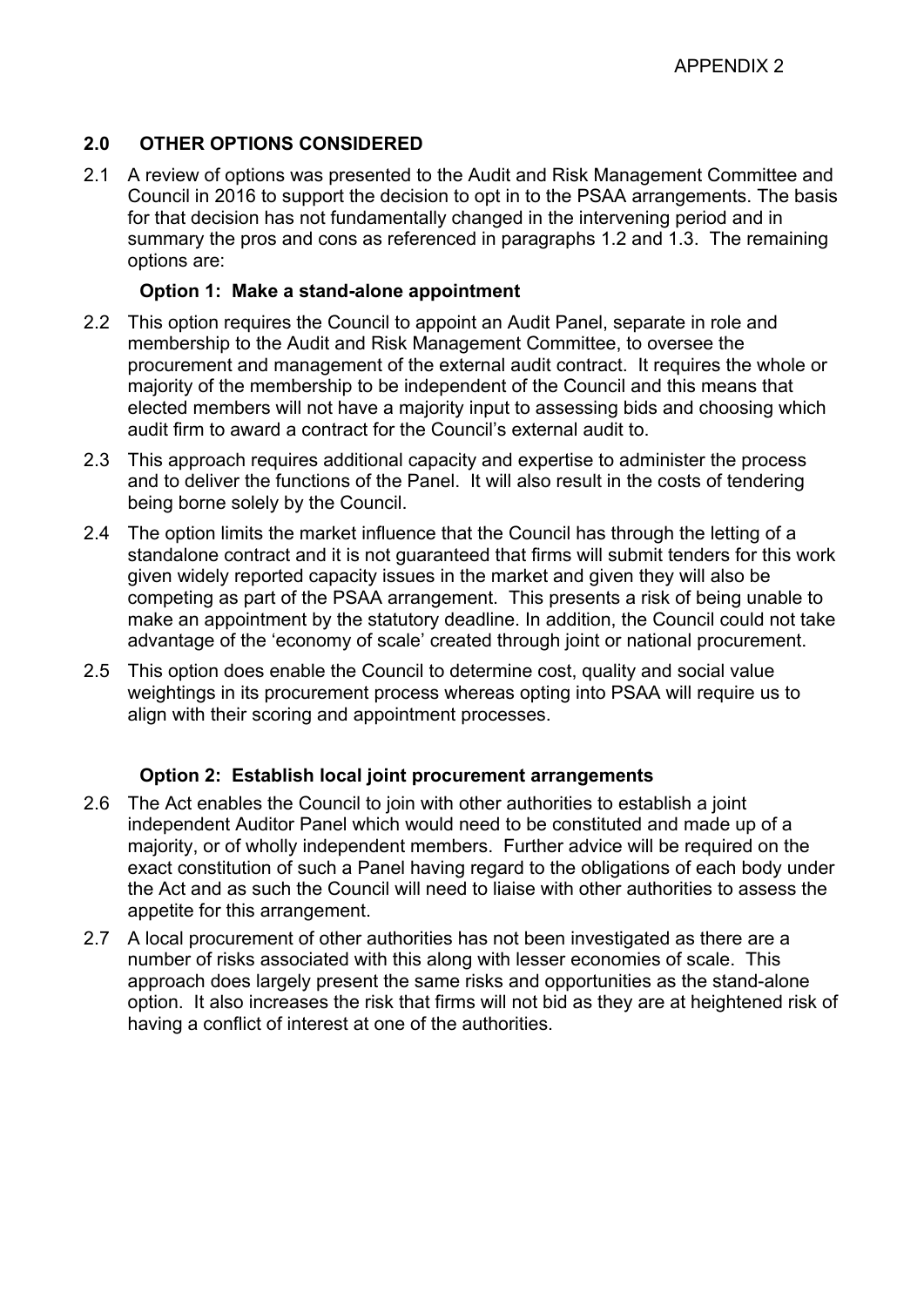## **3.0 BACKGROUND INFORMATION**

- 3.1 The Council's current provider of external audit services is Grant Thornton who were appointed following the Councils decision to opt into a sector led procurement via PSAA. This contract runs for the audit of accounts for financial years 2018/19 to 2022/23. During Autumn 2021, the Council needs to make the decision on how it will appoint external auditors for accounting periods 2023/24 to 2027/28.
- 3.2 There is a requirement under the Local Audit and Accountability Act 2014 for all local government and NHS bodies in England to locally appoint their external auditors.
- 3.3 The Local Audit and Accountability Act 2014 (the Act) at Section 7 states that a "relevant authority must appoint a local auditor to audit its accounts for a financial year not later than 31 December in the preceding financial year." The current auditor appointment arrangements cover the period up to and including the audit of the 2023 accounts.
- 3.4 In 2017 the Council opted into the 'appointing person' national auditor appointment arrangements established by Public Sector Audit Appointments (PSAA) for the period covering the accounts for 2018/19 to 2022/23.
- 3.5 PSAA is now undertaking a procurement for the next appointing period, covering audits for 2023/24 to 2027/28. During the Autumn of 2021 all local government bodies need to make decisions about their external audit arrangements for accounting periods from 2023/24.
- 3.6 The closing date to opt in to the PSAA arrangement is 11 March 2022. This enables procurement and award of contracts by the statutory deadline of 31 December 2022. To opt into the national scheme from 2023/24, the Council needs to return the completed opt-in documents to Public Sector Audit Appointments Limited (PSAA) by 11 March 2022.
- 3.7 The invitation to opt into the PSAA national appointment process was received in September 2021 and must be accepted by 11th March 2022 if the Council wishes to take this route.
- 3.8 The PSAA have advised an expected timetable as follows for appointment process:
	- September 2021 Councils will receive their invitation to opt into the Sector Led arrangement.
	- 11th March 2022 Deadline for formal 'Opt in' from Councils. (therefore Full Council approval to 'opt in' will be required before this date)
	- Spring/Summer 2022 Process for making individual appointments for opted in LA's will be published Audit Committee Meeting – Internal Audit Update Report
	- August 2022 Procurement of Audit Services will have been completed
	- Autumn 2022 Consultation with opted in LA's on proposed auditor appointments
	- 31st December 2022 Confirmation of appointed auditor received.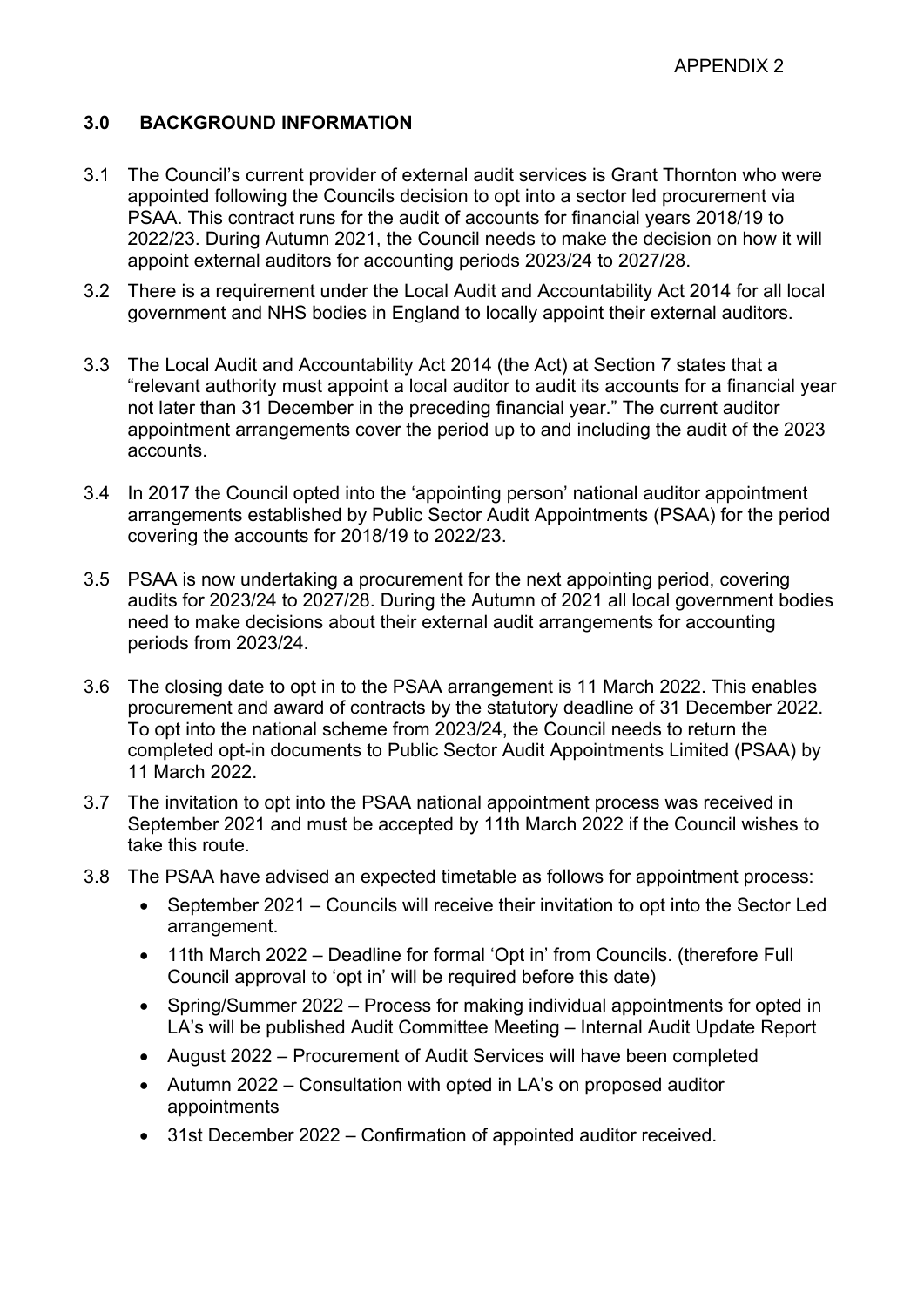- 3.9 There are three options open to the Council under the Act which are:
	- Option 1: Make a stand-alone appointment as Wirral Borough Council
	- Option 2: Establish local joint procurement arrangements
	- Option 3: Recommended option. Opt-in to a sector led body appointed by the Secretary of State under the Act - Public Sector Audit Appointments (PSAA) Limited.
- 3.10 New appointments of auditors for accounting periods 2023/24 need to be made by December 2022 regardless of which option is chosen.
- 3.11 In accordance with Regulation 19 of the Local Audit (Appointing Person) Regulations 2015, the decision on opt-in must be taken by Council ("full authority").

## **4.0 FINANCIAL IMPLICATIONS**

- 4.1 There is a risk that current external audit fee levels could increase when the current contracts end, currently the annual fee (subject to variation is) is £123,095.00. The scope of audit has increased since setting the fees, thereby requiring more audit work and additional fees. Additional grant support is due for 21/22 audit fees of approx. £0.64m and this may extend into future years. Following the Redmond review in 2020, further audit changes are being made and are expected to impact future fees. There are also concerns about capacity and sustainability in the local audit market.
- 4.2 The cost of establishing a local or joint Auditor Panel outlined in options 1 and 2 above will need to be estimated and included in the Council's budget for 2023/24 for the five years. This will include the cost of recruiting independent appointees (members), servicing the Panel, running a bidding and tender evaluation process, letting a contract and paying members fees and allowances.
- 4.3 Opting-in to PSAA contract provides maximum opportunity to limit the extent of any increases by entering into a large scale collective procurement arrangement and would remove the costs of establishing an auditor panel.

## **5.0 LEGAL IMPLICATIONS**

- 5.1 Section 7 of the Local Audit and Accountability Act 2014 (the Act) requires a relevant authority to appoint a local auditor to audit its accounts for a financial year not later than 31 December in the preceding year.
- 5.2 Section 8 governs the procedure for appointment including that the authority must consult and take account of the advice of its auditor panel on the selection and appointment of a local auditor.
- 5.3 Section 12 makes provision for the failure to appoint a local auditor: the authority must immediately inform the Secretary of State, who may direct the authority to appoint the auditor named in the direction or appoint a local auditor on behalf of the authority.
- 5.4 Section 17 gives the Secretary of State the power to make regulations in relation to an 'appointing person' specified by the Secretary of State. This power has been exercised in the Local Audit (Appointing Person) Regulations 2015 (SI 192) and this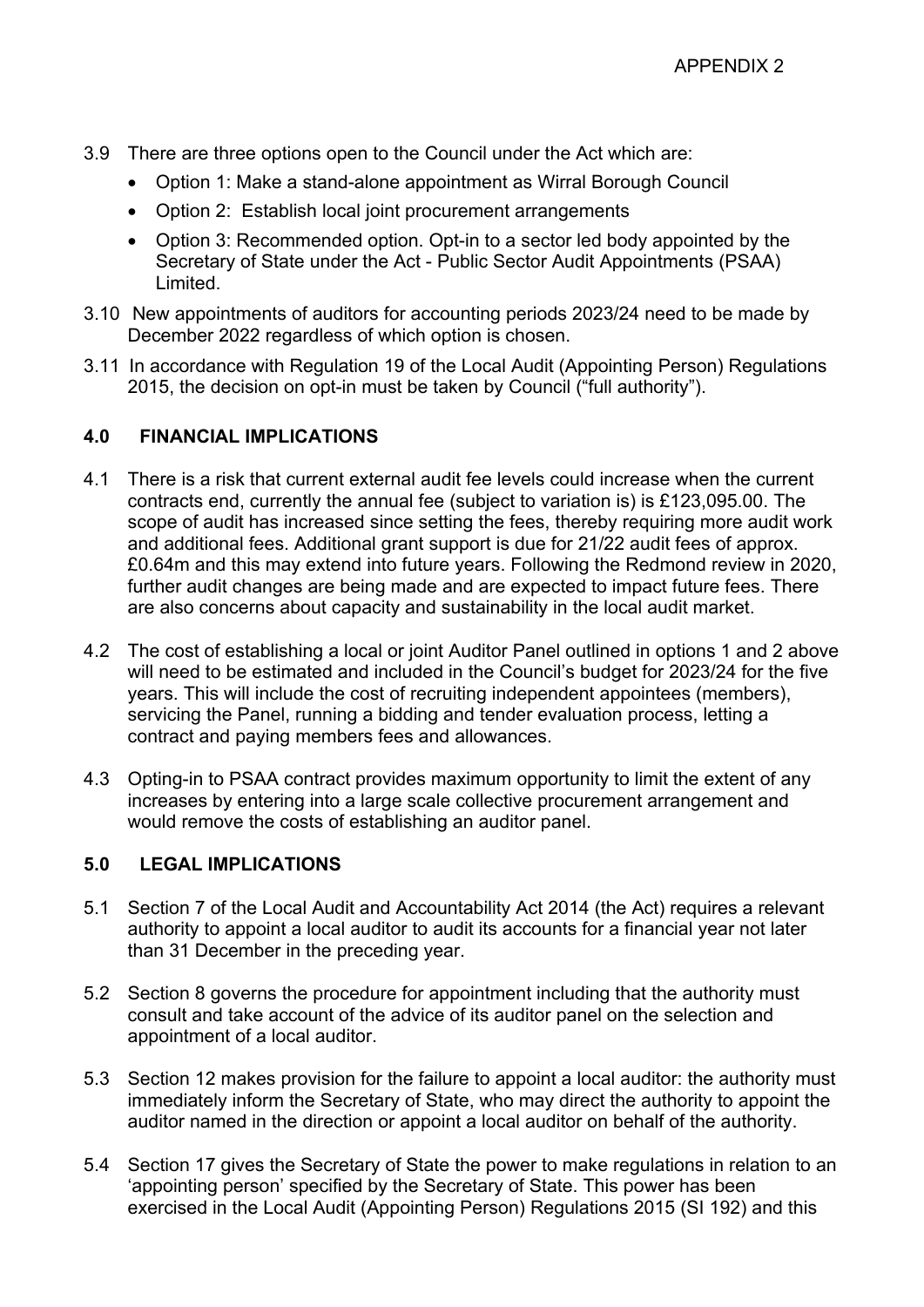gives the Secretary of State the ability to enable a Sector Led Body to become the appointing person.

## **6.0 RESOURCE IMPLICATIONS: STAFFING, ICT AND ASSETS**

6.1 None arising directly from this report.

#### **7.0 RELEVANT RISKS**

7.1 There is an immediate risk if approval is not agreed to proceed, we fail to take the decision to Policy and Resources in January 2022, then to Full Council by February 2022 and breach the PSAA requirements of the tender. This would mean none compliance with the Local Audit and Accountability Act 2014 as referenced in paragraph 3.3.

#### **8.0 ENGAGEMENT/CONSULTATION**

8.1 Members of this Committee are being consulted regarding this process.

## **9.0 EQUALITY IMPLICATIONS**

9.1 Wirral Council has a legal requirement to make sure its policies, and the way it carries out its work, do not discriminate against anyone. An Equality Impact Assessment is a tool to help council services identify steps they can take to ensure equality for anyone who might be affected by a particular policy, decision or activity. There are no equality implications for this report.

## **10.0 ENVIRONMENT AND CLIMATE IMPLICATIONS**

10.1 Audits are currently undertaken remotely as a consequence of the pandemic and the authority will support this continuing were practically possible to reduce our carbon footprint. The content and/or recommendations contained within this report are expected to have no impact on emissions of Greenhouse Gases.

#### **11.0 COMMUNITY WEALTH IMPLICATIONS**

11.1 The content and/or recommendations contained within this report have no direct implications for community wealth.

**REPORT AUTHOR: Diane Grisdale** Senior Finance Manager email: [dianegrisdale@wirral.gov.uk](mailto:dianegrisdale@wirral.gov.uk)

#### **APPENDICES**

Appendix 1 – Wirral Metropolitan Borough Council Invitation